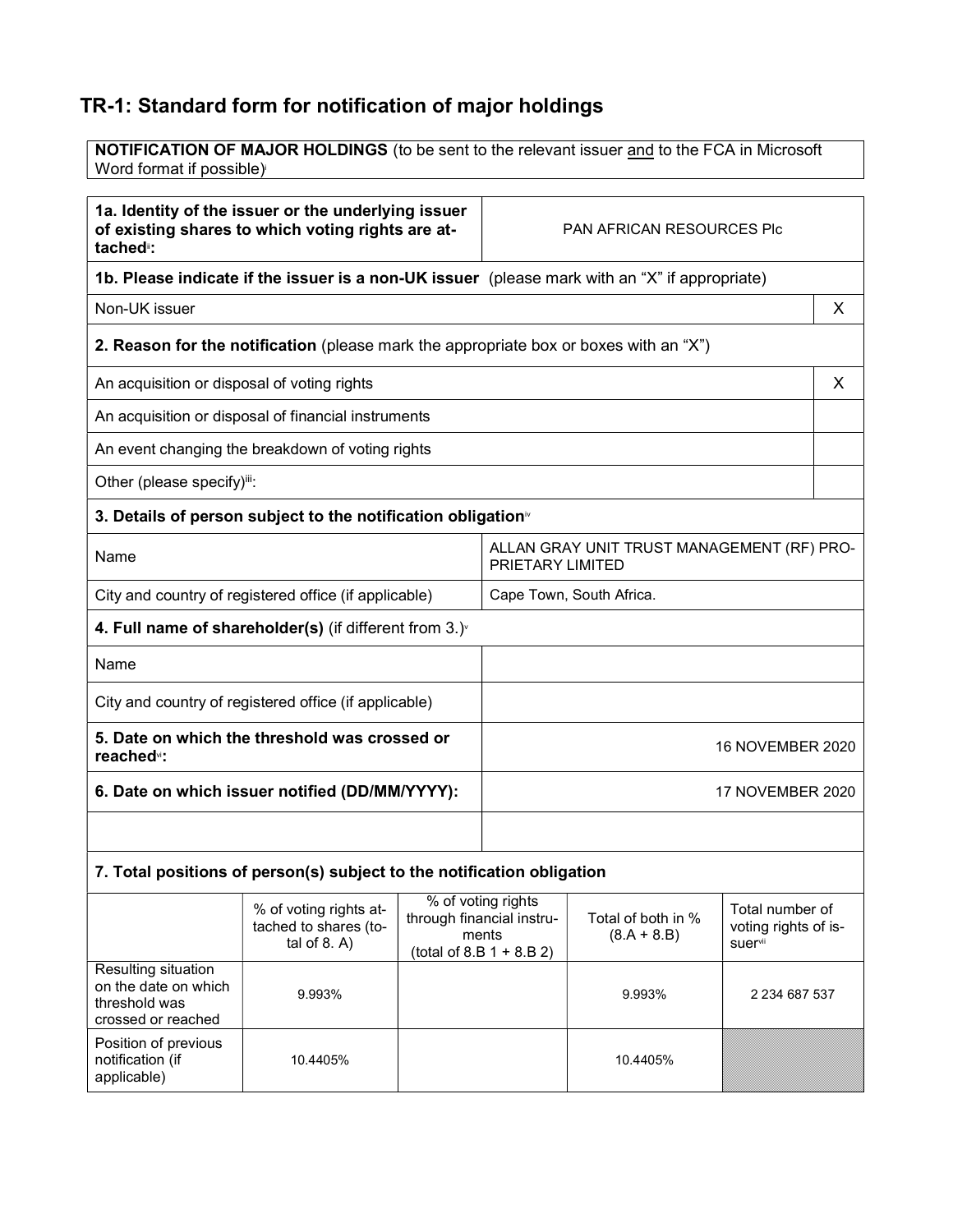8. Notified details of the resulting situation on the date on which the threshold was crossed or reachedviii

| A: Voting rights attached to shares                |                                                               |                                                                       |                                                               |                                                                       |
|----------------------------------------------------|---------------------------------------------------------------|-----------------------------------------------------------------------|---------------------------------------------------------------|-----------------------------------------------------------------------|
| Class/type of<br>shares<br>ISIN code (if possible) | Number of voting rightsix                                     |                                                                       | % of voting rights                                            |                                                                       |
|                                                    | <b>Direct</b><br>(Art 9 of Directive<br>2004/109/EC) (DTR5.1) | <b>Indirect</b><br>(Art 10 of Directive<br>2004/109/EC)<br>(DTR5.2.1) | <b>Direct</b><br>(Art 9 of Directive<br>2004/109/EC) (DTR5.1) | <b>Indirect</b><br>(Art 10 of Directive<br>2004/109/EC)<br>(DTR5.2.1) |
| GB0004300496                                       | 223 316 487                                                   |                                                                       | 9.993%                                                        |                                                                       |
|                                                    |                                                               |                                                                       |                                                               |                                                                       |
|                                                    |                                                               |                                                                       |                                                               |                                                                       |
| <b>SUBTOTAL 8. A</b>                               | 223 316 487                                                   |                                                                       | 9.993%                                                        |                                                                       |

| B 1: Financial Instruments according to Art. 13(1)(a) of Directive 2004/109/EC (DTR5.3.1.1 (a)) |                                      |                                         |                                                                                                          |                    |
|-------------------------------------------------------------------------------------------------|--------------------------------------|-----------------------------------------|----------------------------------------------------------------------------------------------------------|--------------------|
| Type of financial in-<br>strument                                                               | <b>Expiration</b><br>$date^{\times}$ | Exercise/<br><b>Conversion Periodxi</b> | <b>Number of voting rights</b><br>that may be acquired if<br>the instrument is exer-<br>cised/converted. | % of voting rights |
|                                                                                                 |                                      |                                         |                                                                                                          |                    |
|                                                                                                 |                                      |                                         |                                                                                                          |                    |
|                                                                                                 |                                      |                                         |                                                                                                          |                    |
|                                                                                                 |                                      | <b>SUBTOTAL 8. B 1</b>                  |                                                                                                          |                    |

| B 2: Financial Instruments with similar economic effect according to Art. 13(1)(b) of Directive<br>2004/109/EC (DTR5.3.1.1 (b)) |                                      |                                               |                                                     |                            |                    |
|---------------------------------------------------------------------------------------------------------------------------------|--------------------------------------|-----------------------------------------------|-----------------------------------------------------|----------------------------|--------------------|
| <b>Type of financial</b><br>instrument                                                                                          | <b>Expiration</b><br>$date^{\times}$ | Exercise/<br><b>Conversion Pe-</b><br>riod xi | <b>Physical or</b><br>cash<br><b>settlement</b> xii | Number of<br>voting rights | % of voting rights |
|                                                                                                                                 |                                      |                                               |                                                     |                            |                    |
|                                                                                                                                 |                                      |                                               |                                                     |                            |                    |
|                                                                                                                                 |                                      |                                               |                                                     |                            |                    |
|                                                                                                                                 |                                      |                                               | <b>SUBTOTAL</b><br>8.B.2                            |                            |                    |